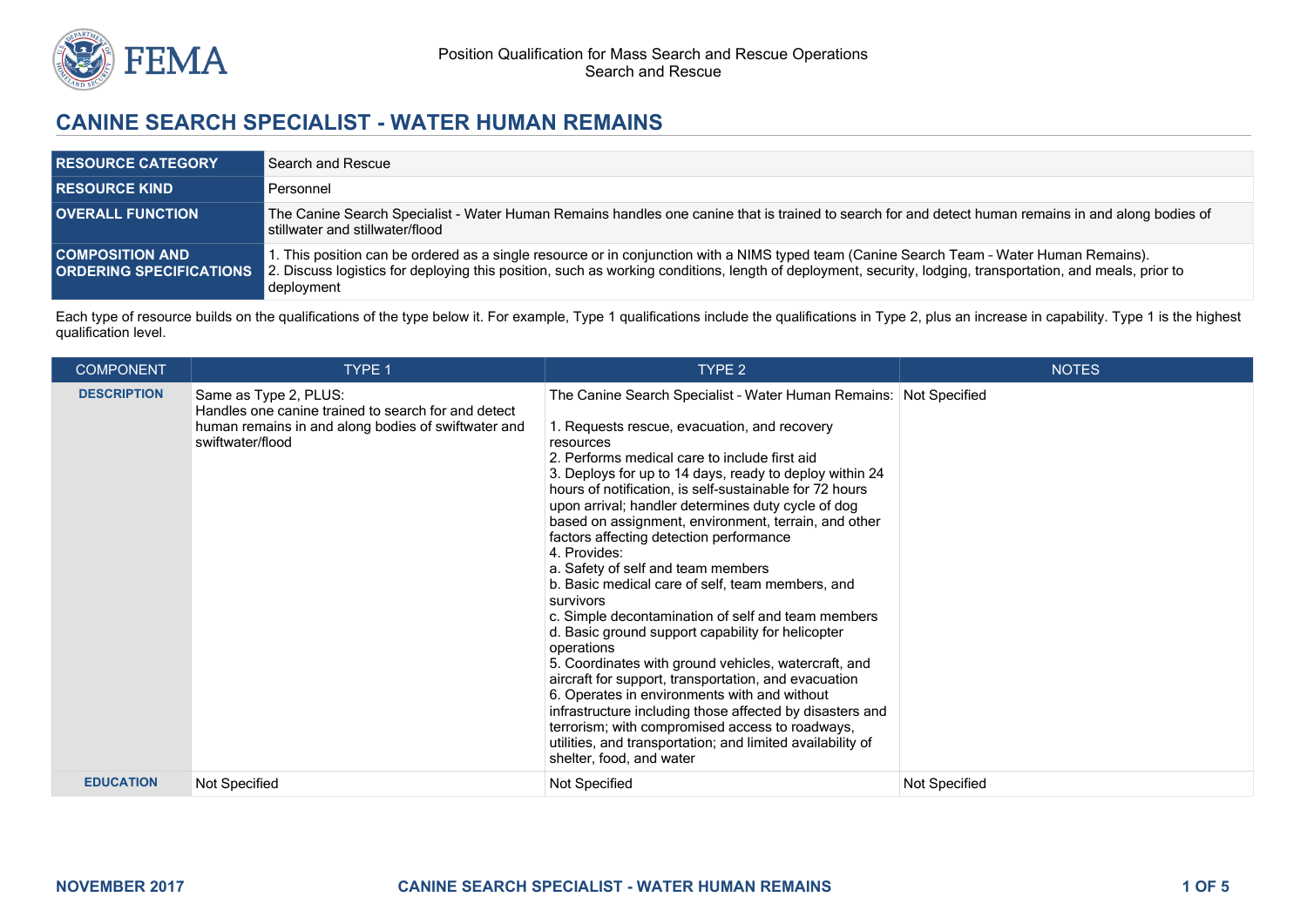

#### Position Qualification for Mass Search and Rescue Operations Search and Rescue

| <b>COMPONENT</b> | TYPE 1                                                                                                                                                                                                                                                                                                                                      | TYPE <sub>2</sub>                                                                                                                                                                                                                                                                                                                                                                                                                                                                                                                                                                                                                                                                                                                                                                                                                                                                                                                                                                                                                                                                                                                                                                                                                                                                                                                                                                                                                                                                                                                                                                                                                                                                                                            | <b>NOTES</b>  |
|------------------|---------------------------------------------------------------------------------------------------------------------------------------------------------------------------------------------------------------------------------------------------------------------------------------------------------------------------------------------|------------------------------------------------------------------------------------------------------------------------------------------------------------------------------------------------------------------------------------------------------------------------------------------------------------------------------------------------------------------------------------------------------------------------------------------------------------------------------------------------------------------------------------------------------------------------------------------------------------------------------------------------------------------------------------------------------------------------------------------------------------------------------------------------------------------------------------------------------------------------------------------------------------------------------------------------------------------------------------------------------------------------------------------------------------------------------------------------------------------------------------------------------------------------------------------------------------------------------------------------------------------------------------------------------------------------------------------------------------------------------------------------------------------------------------------------------------------------------------------------------------------------------------------------------------------------------------------------------------------------------------------------------------------------------------------------------------------------------|---------------|
| <b>TRAINING</b>  | Same as Type 2, PLUS:<br>Completion of training in the following:<br>1. Assessment of water conditions and determination of<br>swiftwater hazards<br>2. Performance of self-rescue and survival swimming in<br>swiftwater that meets or exceeds ASTM F1739:<br>Standard Guide for Performance of a Water Rescuer -<br>Level I or equivalent | Completion of the following:<br>1. IS-100: Introduction to Incident Command System<br>(ICS) or ICS -100<br>2. IS-200: Basic Incident Command System for Initial<br>Response, ICS-200<br>3. IS-700: National Incident Management System<br>(NIMS), An Introduction<br>4. IS-800: National Response Framework, An<br>Introduction<br>5. Training in accordance with Occupational Safety and<br>Health Administration (OSHA) 29 Code of Federal<br>Regulations (CFR) Part 1910.1030: Bloodborne<br>Pathogens<br>6. First aid to include cardiopulmonary resuscitation<br>(CPR) and automated external defibrillator (AED)<br>7. Canine first aid<br>Completion of an Authority Having Jurisdiction (AHJ)-<br>validated training program that meets or exceeds the<br>recommendations specific to a Canine Search<br>Specialist - Water Human Remains that includes, but is<br>not limited to, the following:<br>Awareness of the following:<br>1. ASTM International (ASTM) F3072: Standard Guide<br>for Intermediate Wilderness Global Position System<br>(GPS)-Global Navigation Satellite System (GNSS) Use<br>(GPS-GNSS-IIW) Endorsement or equivalent<br>2. ASTM F2890: Standard Guide for Hazard Awareness<br>for Search and Rescue Personnel or equivalent<br>3. Crime scene preservation<br>Training in the following:<br>1. ASTM F2209: Standard Guide for Training of Level I<br>Land Search Team Member or equivalent<br>2. ASTM F1847: Standard Guide for Demonstrating<br>Minimum Skills of Search and Rescue Dogs and<br>Handlers or equivalent<br>3. ASTM F1848: Standard Classification for Search and<br>Rescue Dog Crew/Teams or equivalent<br>4. ASTM F1879: Standard Guide for Demonstrating<br>(Continued) | Not Specified |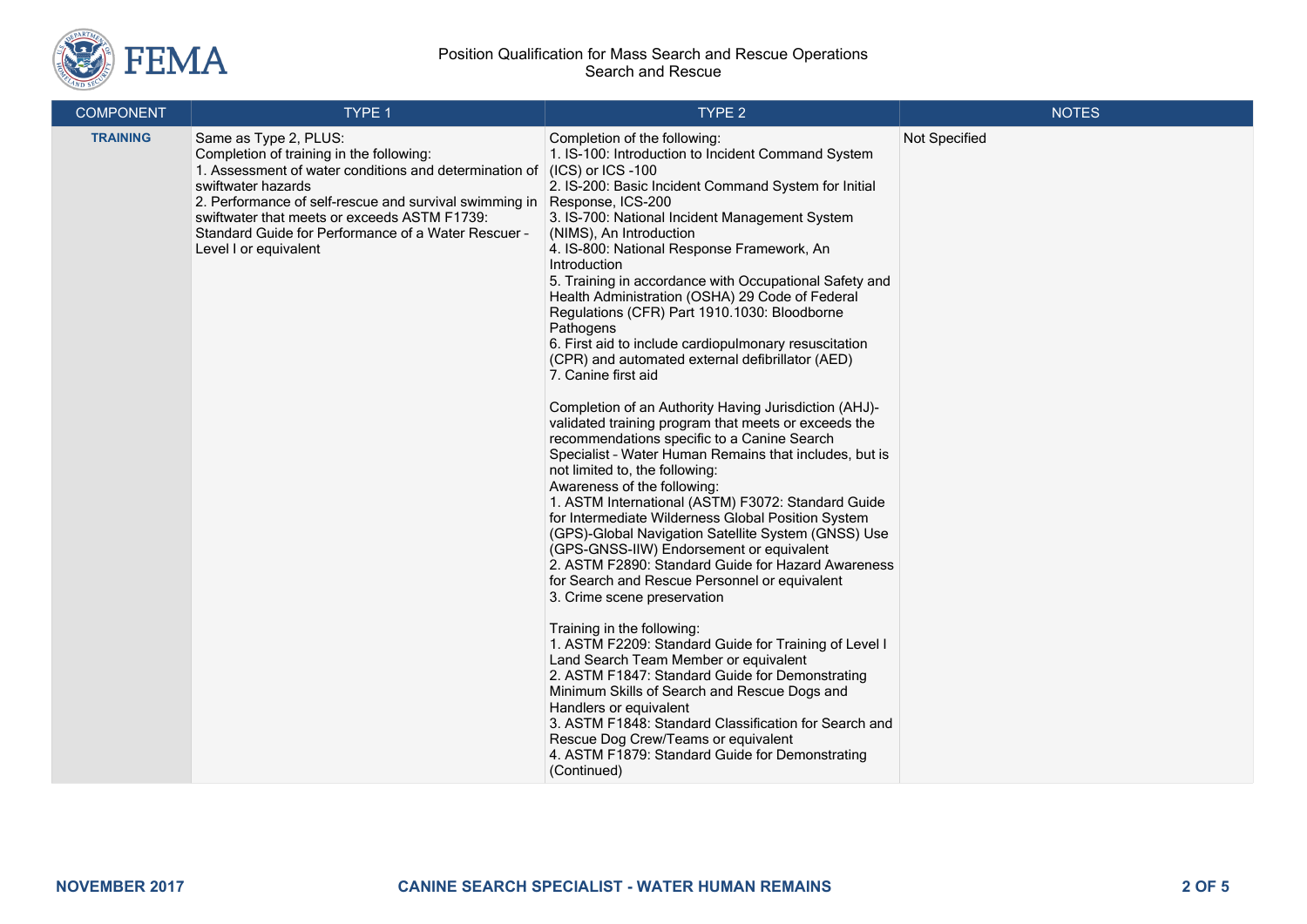

#### Position Qualification for Mass Search and Rescue Operations Search and Rescue

| <b>COMPONENT</b>                          | TYPE 1         | TYPE <sub>2</sub>                                                                                                                                                                                                                                                                                                                                                                                                                                                                                                                                                                                                                           | <b>NOTES</b>                                                                                                                                                                                                                                                                   |
|-------------------------------------------|----------------|---------------------------------------------------------------------------------------------------------------------------------------------------------------------------------------------------------------------------------------------------------------------------------------------------------------------------------------------------------------------------------------------------------------------------------------------------------------------------------------------------------------------------------------------------------------------------------------------------------------------------------------------|--------------------------------------------------------------------------------------------------------------------------------------------------------------------------------------------------------------------------------------------------------------------------------|
| <b>TRAINING</b>                           |                | (Continued)<br>Obedience and Agility in Search and Rescue Dogs or<br>equivalent<br>5. Performance of survival swimming and self-rescue in<br>stillwater as defined in ASTM F1739: Standard Guide<br>for Performance of a Water Rescuer - Level I or<br>equivalent                                                                                                                                                                                                                                                                                                                                                                           |                                                                                                                                                                                                                                                                                |
| <b>EXPERIENCE</b>                         | Same as Type 2 | Knowledge, Skills, and Abilities:<br>1. Knowledge of canine search and associated hazards<br>2. Knowledge of the capabilities of canine search<br>3. Understands canine search procedures during day<br>and night operations<br>Experience:<br>Completion of the Canine Search Specialist - Water<br>Human Remains Position Task Book (PTB) or<br>equivalent documentation                                                                                                                                                                                                                                                                  | Not Specified                                                                                                                                                                                                                                                                  |
| <b>PHYSICAL/MEDICAL</b><br><b>FITNESS</b> | Same as Type 2 | 1. Moderate<br>2. Meets minimum physical fitness and swimming<br>standards set through Job Related Physical Ability Test<br>(JRPAT) set by AHJ<br>3. Maintains AHJ-determined medical fitness suitable<br>for the environment and job requirements<br>4. Maintains immunizations in accordance with the U.S.<br>Department of Health and Human Services Centers for<br>Disease Control's recommended adult immunization<br>schedule for the United States of America<br>5. Licensed veterinarian performs annual examination<br>on canine to verify canine has no defects or illnesses<br>that would preclude performing during deployments | 1. NIMS Guideline for the National Qualification System<br>(NQS) defines Physical/Medical Fitness levels for NIMS<br>positions.<br>2. Handler determines duty cycle of dog based on<br>assignment, environment, terrain, and other factors<br>affecting detection performance. |
| <b>CURRENCY</b>                           | Same as Type 2 | 1. Annual refresher of related SAR skills and abilities, at<br>AHJ's determination<br>2. Operational incident experience or participation in<br>planned event, exercises, drills, or simulations within<br>three years of the AHJ's approval to serve as a Canine<br>Search Specialist<br>3. Background checks as applicable law permits or<br>requires                                                                                                                                                                                                                                                                                     | Provider must carry out and use any background<br>checks as applicable law specifies. This may include a<br>background check completed within past 12 months;<br>sex-offender registry check; and a local, state, and a<br>local, state, and national criminal history.        |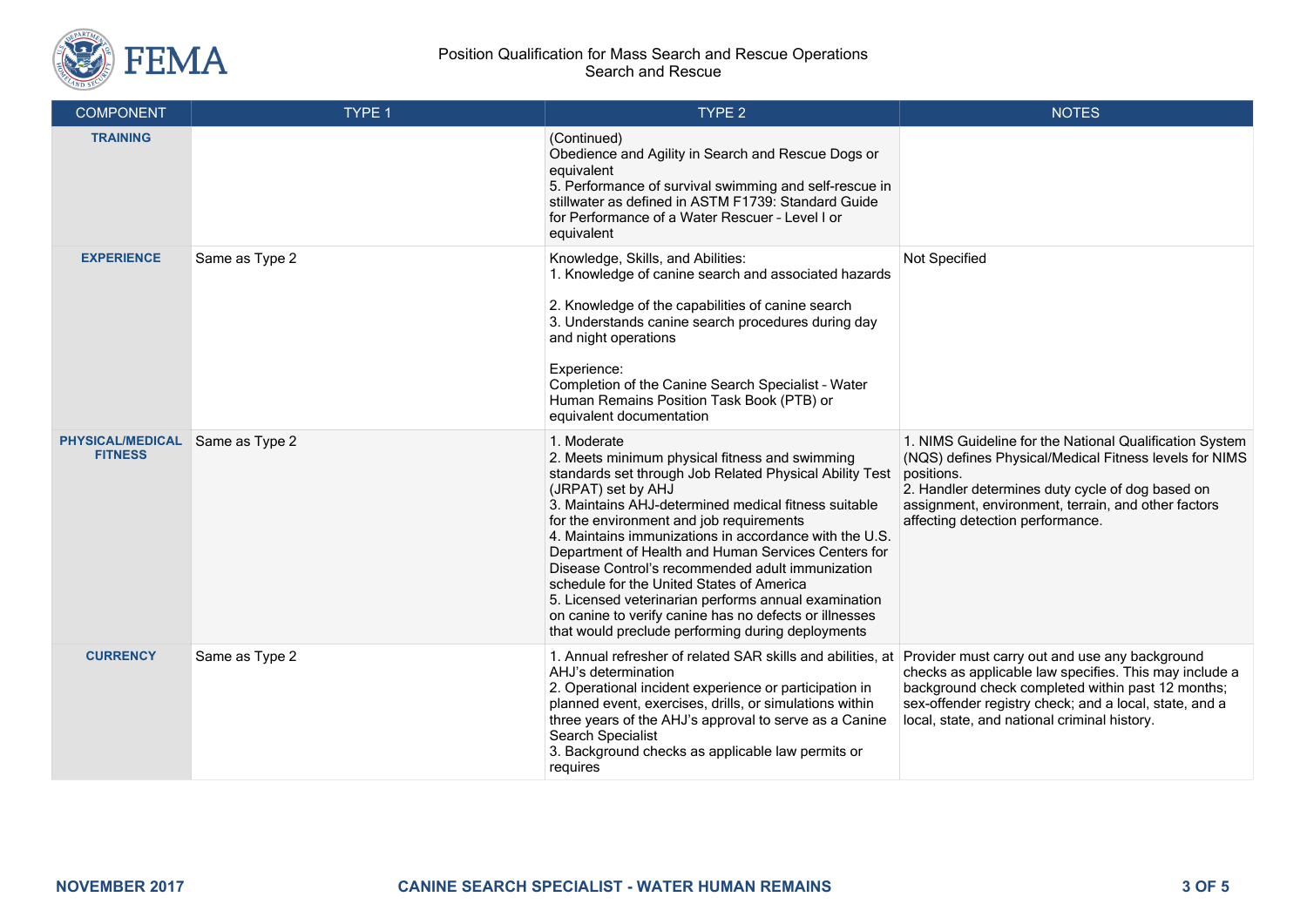

#### Position Qualification for Mass Search and Rescue Operations Search and Rescue

| <b>COMPONENT</b>                                                 | TYPE 1                                                                                                                                                                                                         | TYPE 2                                                                                                                                                                                                                                                   | <b>NOTES</b>  |
|------------------------------------------------------------------|----------------------------------------------------------------------------------------------------------------------------------------------------------------------------------------------------------------|----------------------------------------------------------------------------------------------------------------------------------------------------------------------------------------------------------------------------------------------------------|---------------|
| <b>TECHNICAL</b><br><b>LICENSES AND</b><br><b>CERTIFICATIONS</b> | <b>PROFESSIONAL AND Same as Type 2, PLUS:</b><br>Certified in Swiftwater: NASAR Canine Certification<br>Programs, Canine HRD (Water), May 2006, Field<br>Stations Only, Openwater Search Station or equivalent | 1. Certified in Stillwater: National Association for<br>Search and Rescue (NASAR) Canine Certification<br>Programs, Canine HRD (Water), May 2006, Field<br>Stations Only<br>a. Shore-Based/Bank Search Stations 1 and 2<br>b. Openwater Search Station 2 | Not Specified |